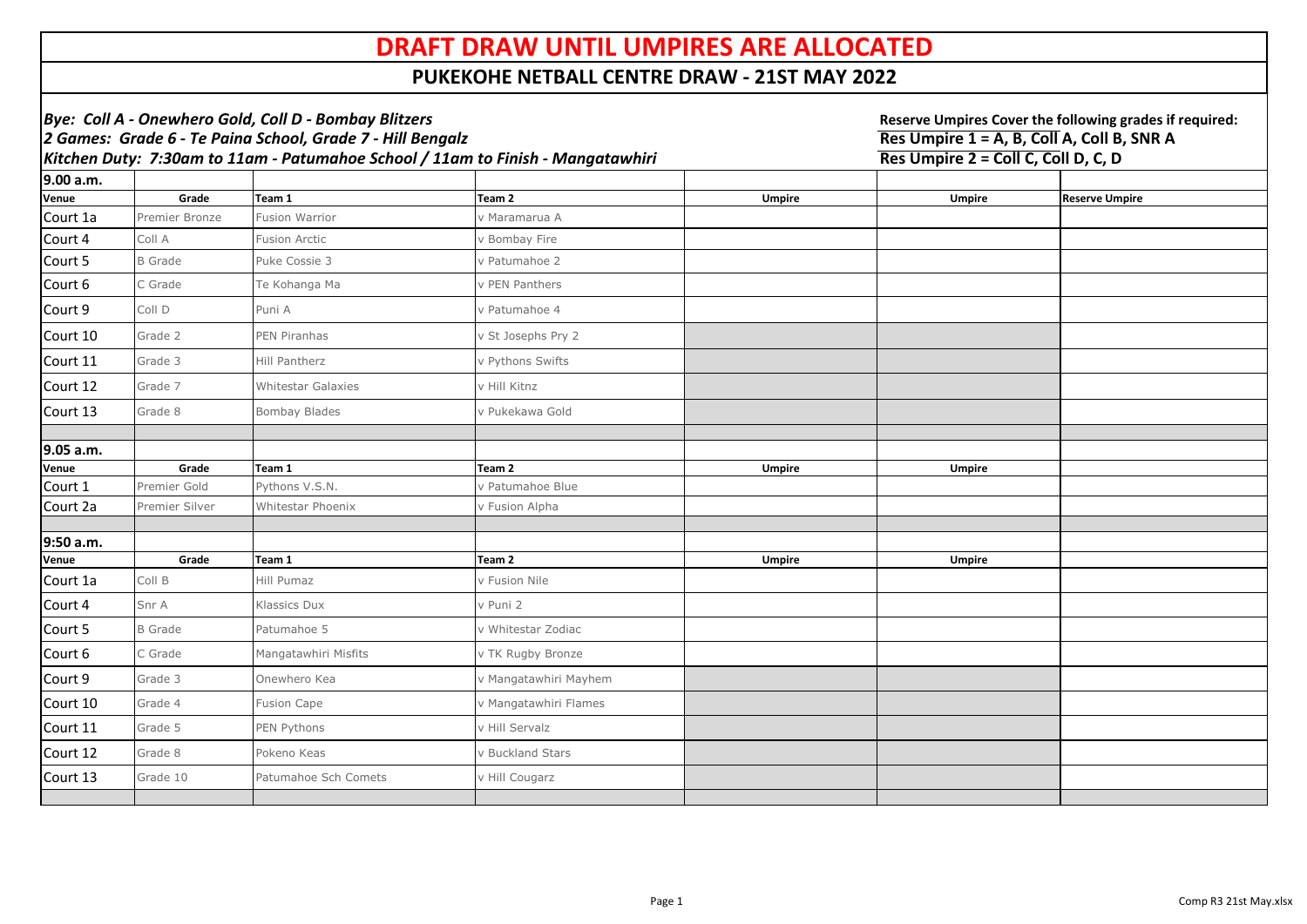| 10:40 a.m.   |                |                        |                          |               |               |
|--------------|----------------|------------------------|--------------------------|---------------|---------------|
| Venue        | Grade          | Team 1                 | Team <sub>2</sub>        | <b>Umpire</b> | <b>Umpire</b> |
| Court 1a     | Coll B         | Te Kohanga Karaka      | v TKC Senior             |               |               |
| Court 4      | Snr A          | Drury Stars            | v Pythons Social         |               |               |
| Court 5      | Coll A         | <b>Fusion Delta</b>    | v Karaka Pearls          |               |               |
| Court 6      | Coll C         | <b>Fusion Silver</b>   | v TKC Junior             |               |               |
| Court 9      | Grade 4        | Fusion Red             | v Puni Pumas             |               |               |
| Court 10     | Grade 6        | <b>Te Paina School</b> | v Bombay Rage            |               |               |
| Court 11     | Grade 7        | <b>Hill Bengalz</b>    | v PEN Pukekos            |               |               |
| Court 12     | Grade 8        | <b>Fusion Cubs</b>     | v PCS Ferns              |               |               |
| Court 13     | Grade 10       | Mangatawhiri Dodgers   | v Pokeno Tuis            |               |               |
| 11.00 a.m.   |                |                        |                          | <b>Umpire</b> | <b>Umpire</b> |
| Court 1      | Premier Gold   | Tuakau A               | v Tuakau 1               |               |               |
| Court 2a     | Premier Silver | St Josephs Margies     | v Patumahoe White        |               |               |
|              |                |                        |                          |               |               |
| 11.30 a.m.   |                |                        |                          |               |               |
| <b>Venue</b> | Grade          | Team 1                 | Team <sub>2</sub>        | <b>Umpire</b> | <b>Umpire</b> |
| Court 1a     | Premier Bronze | TK Rugby Gold          | v Fusion Beta            |               |               |
| Court 4      | A Grade        | TRL Kikorangi          | v Fusion Omega           |               |               |
| Court 5      | <b>B</b> Grade | Puke Cossie 1          | v TK Rugby Silver        |               |               |
| Court 6      | Coll C         | PEN Pacesetters        | v Karaka Kats            |               |               |
| Court 9      | Grade 1        | Fusion Bengal          | v Whitestar Luna         |               |               |
| Court 10     | Grade 2        | Hill Leopardz          | v Fusion Darwin          |               |               |
| Court 11     | Grade 4        | <b>Bombay Bolts</b>    | v Buckland Rockets       |               |               |
| Court 12     | Grade 6        | Pythons Stars          | v Patumahoe Sch Diamonds |               |               |
| Court 13     | Grade 10       | Hill Persianz          | v Fusion Pups            |               |               |
|              |                |                        |                          |               |               |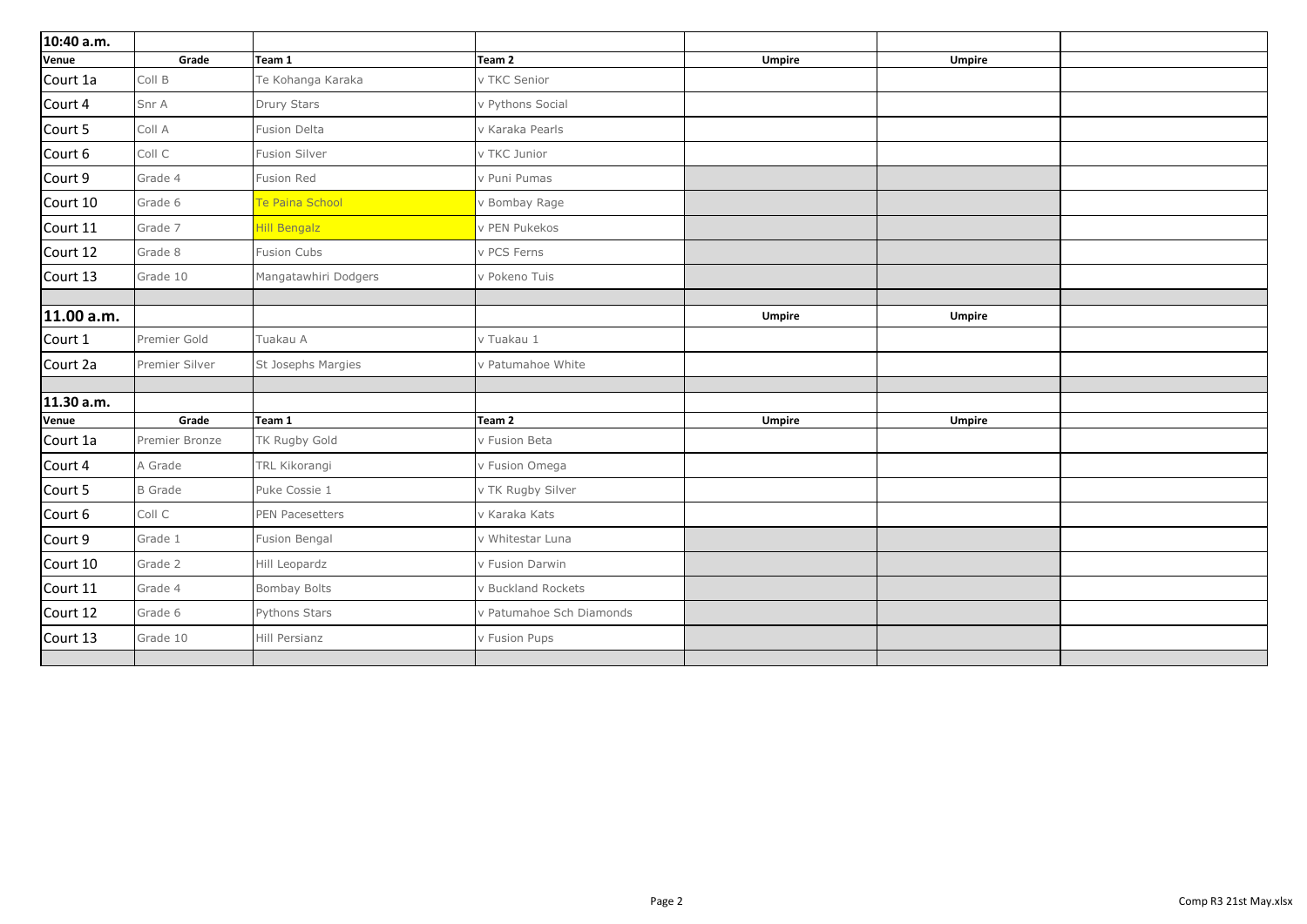| 12.20 p.m. |                |                         |                           |               |               |
|------------|----------------|-------------------------|---------------------------|---------------|---------------|
| Venue      | Grade          | Team 1                  | Team <sub>2</sub>         | <b>Umpire</b> | <b>Umpire</b> |
| Court 1a   | Coll B         | Fusion Vixen            | v Fusion Scout            |               |               |
| Court 4    | A Grade        | Patumahoe Yellow        | v Tuakau B                |               |               |
| Court 5    | Snr A          | Hill Katz               | v TRL Purerehua           |               |               |
| Court 6    | D Grade        | Klassics Manawa         | v Pythons Lightning       |               |               |
| Court 9    | Grade 3        | Onewhero Kahu           | v Hill Caracelz           |               |               |
| Court 10   | Grade 5        | St Josephs Pry 3        | v Fusion White            |               |               |
| Court 11   | Grade 6        | Te Paina School         | v Puni Paua               |               |               |
| Court 12   | Grade 7        | Onewhero Pukeko         | v Hill Bengalz            |               |               |
| Court 13   | Grade 9        | <b>Whitestar Comets</b> | v Bombay Ninjas           |               |               |
| 1.00 p.m.  |                |                         |                           |               |               |
| Venue      | Grade          | Team 1                  | Team <sub>2</sub>         | <b>Umpire</b> | <b>Umpire</b> |
| Court 1    | Premier Gold   | Maramarua 1             | v Maramarua 2             |               |               |
| Court 2a   | Premier Silver | Patumahoe 1             | v Patumahoe Teal          |               |               |
| 1.10: p.m. |                |                         |                           |               |               |
| Venue      | Grade          | Team 1                  | Team <sub>2</sub>         | <b>Umpire</b> | <b>Umpire</b> |
| Court 1a   | Premier Bronze | Maramarua 3             | v Te Kohanga Pango        |               |               |
| Court 4    | A Grade        | Puni 1                  | v Bombay Bay              |               |               |
| Court 5    | D Grade        | <b>Bombay Hustlers</b>  | v St Josephs 1            |               |               |
| Court 6    | Grade 1        | Hill Lionz              | v Fusion Swift            |               |               |
| Court 9    | Grade 2        | <b>Bombay Comets</b>    | v PCS Pulse               |               |               |
| Court 10   | Grade 5        | Patumahoe Sch Gems      | v Te Kohanga Whero        |               |               |
| Court 11   | Grade 7        | Pokeno Kiwi             | v Mangatawhiri Red Rebels |               |               |
| Court 12   | Grade 9        | Puni Pups               | v Mauku Magic             |               |               |
|            |                |                         |                           |               |               |